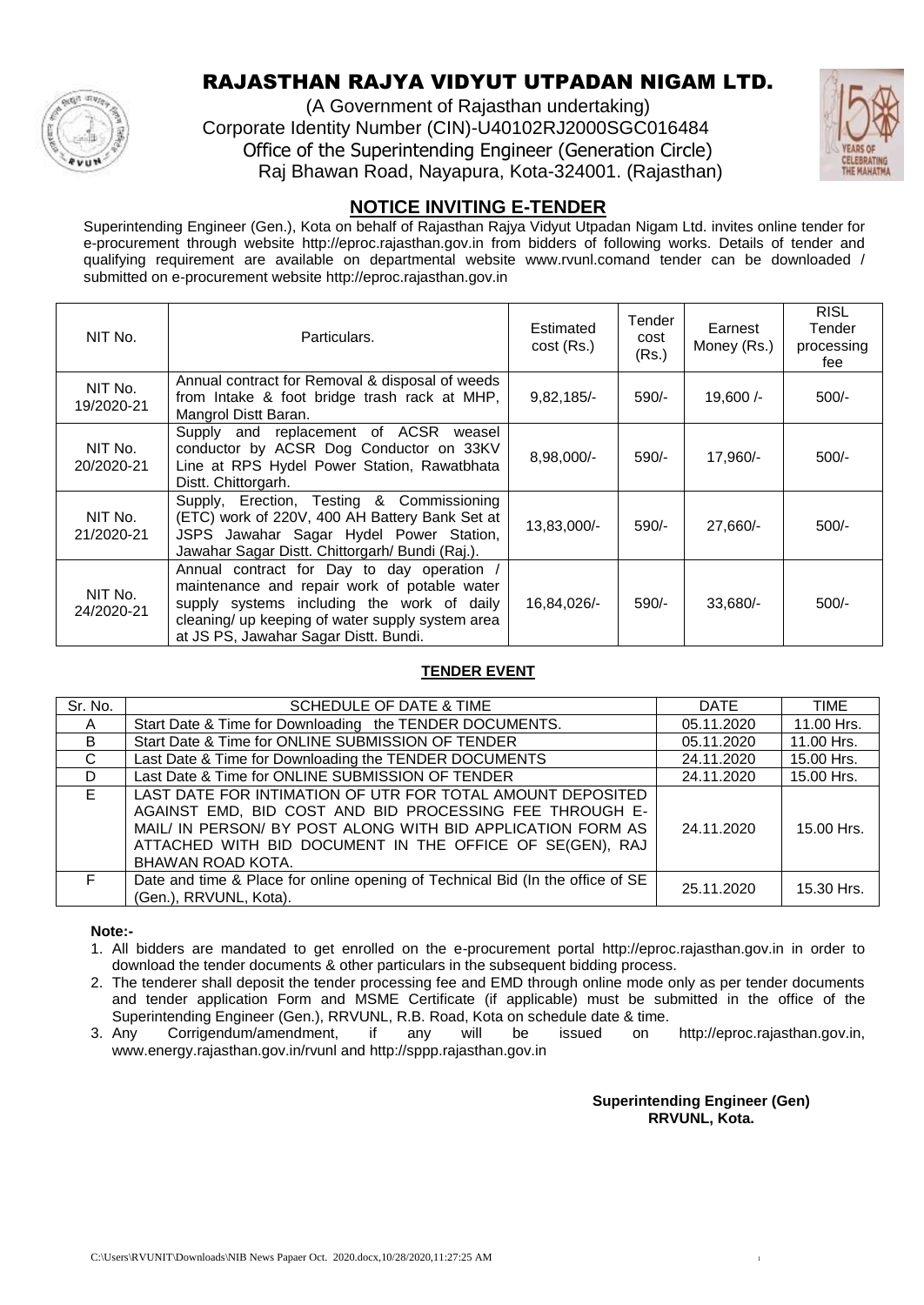**(For website)**



# RAJASTHAN RAJYA VIDYUT UTPADAN NIGAM LTD.

(A Government of Rajasthan undertaking) Corporate Identity Number (CIN)-U40102RJ2000SGC016484 Office of the Superintending Engineer (Generation Circle) Raj Bhawan Road, Nayapura, Kota-324001. (Rajasthan) **Email: se.gen.kota.@rrvun.com**



### *: NOTICE INVITING TENDERS:*

Sealed Tenders are invited from reputed/ experienced/authorized tenderers for the supply of the following materials / works. The tenders must reach in this office up to 3.00 P.M. on the date given as under and bids will be opened on the date at 3.30 P.M. given as under in the presence of such tenderers who wish to be present.

The tenderer deposit all payments (EMD/Tender cost) through online mode only (Account detail mention in tender documents) and all documents submitted in the office of the Superintending Engineer (Gen.), RRVUNL, R.B. Road, Kota upto Scheduled last date & time.

| NIT No.               | Particulars.                                                                                          | Estimated cost<br>(Rs.) | Tender<br>$cost$ (Rs.) | Earnest<br>Money (Rs.) |
|-----------------------|-------------------------------------------------------------------------------------------------------|-------------------------|------------------------|------------------------|
| NIT No.<br>22/2020-21 | Annual contract for regular cleaning of power house<br>and non-residential buildings at MHP, Mangrol. | $3,82,975/-$            | $236/-$                | 7660/-                 |
| NIT No.<br>25/2020-21 | Supply of various items for Revamping of Unit No.1<br>at RPS Hydel Power Station, Rawatbhata.         | 4.86.750/-              | $236/$ -               | $9735/-$               |

| Sr. No.      | SCHEDULE OF DATE & TIME                                                                  | DATE       | TIME       |
|--------------|------------------------------------------------------------------------------------------|------------|------------|
| $\mathsf{A}$ | Start Date & Time for Downloading & submission of the TENDER                             | 05.11.2020 | 11.00 Hrs. |
|              | DOCUMENTS.                                                                               |            |            |
| B            | Last Date & Time for Downloading the TENDER DOCUMENTS                                    | 23.11.2020 | 15.00 Hrs. |
| C            | Last Date & Time for SUBMISSION OF TENDER (In the office of SE<br>(Gen.), RRVUNL, Kota). | 23.11.2020 | 15.00 Hrs. |
| D            | Date and time & Place for opening of Bid (In the office of SE (Gen.),<br>RRVUNL, Kota).  | 24.11.2020 | 15.30 Hrs. |

Details are available at http://sppp.rajasthan.gov.in and www.rvunl.com.

Any information regarding extension of bid opening will be floated on website www.rvunl.com and http://sppp.rajasthan.gov only.

### **Superintending Engineer (Gen) RRVUNL, Kota.**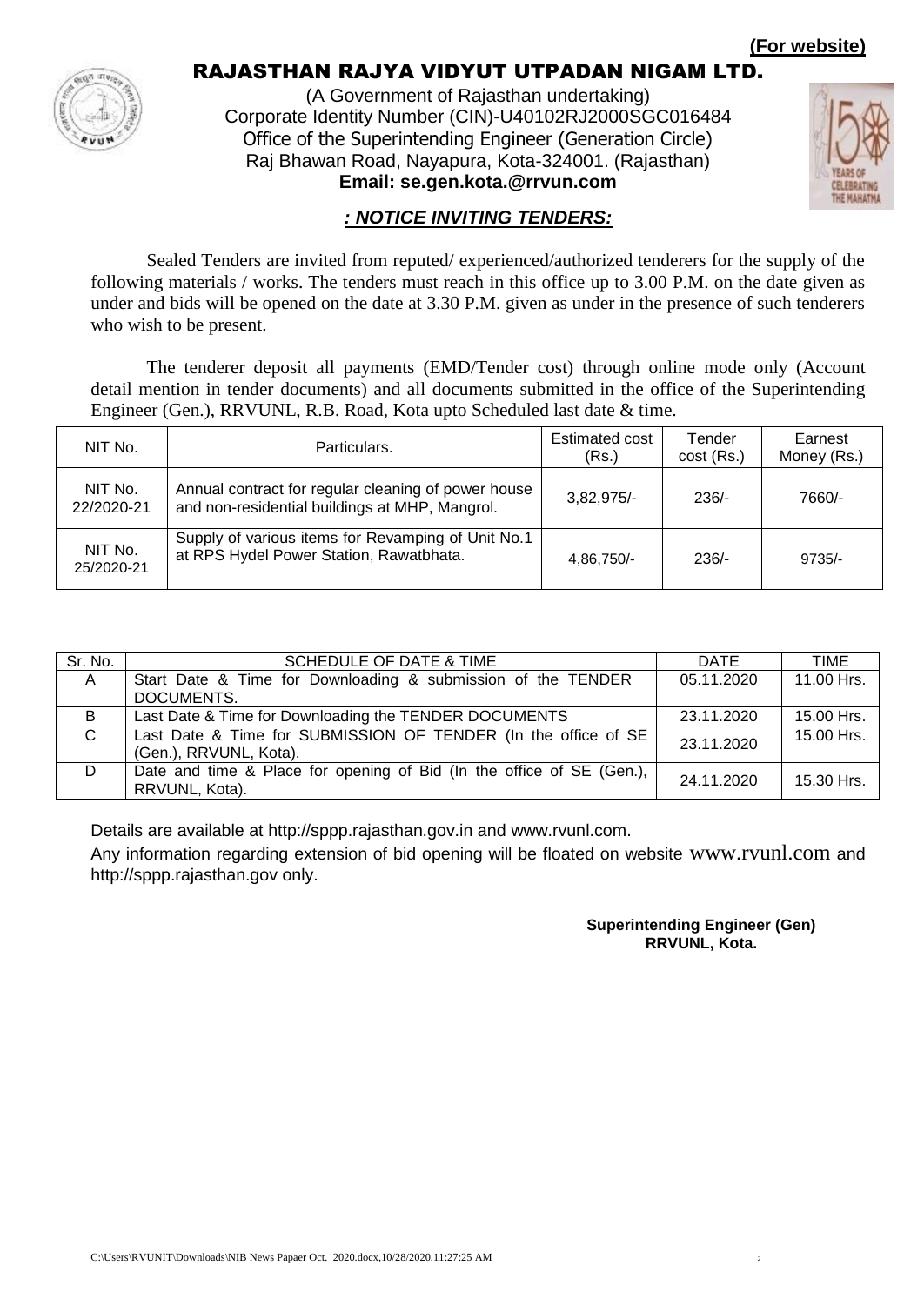(समाचार पत्र हेत्)



# राजस्थानराज्य विद्युत उत्पादन निगम लिमिटेड कॉरपोरेट आईडेनटेटीनम्बर (सी.आई.एन.) -U40102RJ2000SGC016484 अधीक्षण अभियन्ता (उत्पादन वृत) राजभवन मार्ग, कोटा- 324001 फोन नं. 0744–2327613, फेक्स नं. 0744–2323624

# <u>निविदा सूचना (2020-21)</u>

fिम्नलिखित कार्यो हेतू **ई–निविदाएँ** आमंत्रित की जाती हैः (1) TN–19 (UBN-RVU2021WSOB01161):-एमएचपी मांगरोल में ट्रेष रेक और इनटेक गेट पर विडस हटाने का वा<sup>7</sup> kZd अनुबंध। (2) TN–20 (UBN-RVU2021GSOB01162):-आरपीएस रावतभाटा में 33 केवी लाइन हेतू कंडक्टर की आपूर्ति और बदलने का कार्य। (3) TN–21 (UBN- RVU2021GLOB01163): जवाहर सागर में 220 वोल्ट, 400 एएच बैटरी बैंक सेट की आपूर्ति व स्थापना कार्य। (4) TN–24 (UBN-RVU2021WSOB01164):-जवाहर सागर में दैनिक जल आपूर्ति व रखरखाव का वा<sup>2</sup> kZd अनुबंध।

**मोहरबंद निविदाएँ : (1) TN– 21 (Civil) (UBN- RVU2021WSOB01167) आरपीएस कॉलोनी, कोटा में सेनेटरी** सिस्टम की मरम्मत का अनुबंध। (2) TN–22 (UBN-RVU2021WSOB01165) एमएचपी मांगरोल में बिजली घर और गैर–आवासीय भवनों की नियमित सफाई का वार्िाक अनुबंध। **(3) TN**–25 (UBN-RVU2021GSOB01166) आरपीएस रावतभाटा में विभिन्न मीटर / यंत्रों की आपूर्ति |

यह निविदा सूचना www.rvunl.com एवं http://sppp.rajasthan.gov.in और ऑनलाइन निविदा http://eproc. Rajasthan.gov.in पर भी उपलब्ध है।

निविदा में परिवर्तन की सम्पूर्ण सूचनाएं वेबसाइट पर ही प्रकाशित की जावेगी।

(इं. जी.के. त्रिवेदी) अधीक्षण अभियन्ता (उत्पादन वृत) रा.रा.वि.उ.नि.लि..कोटा।